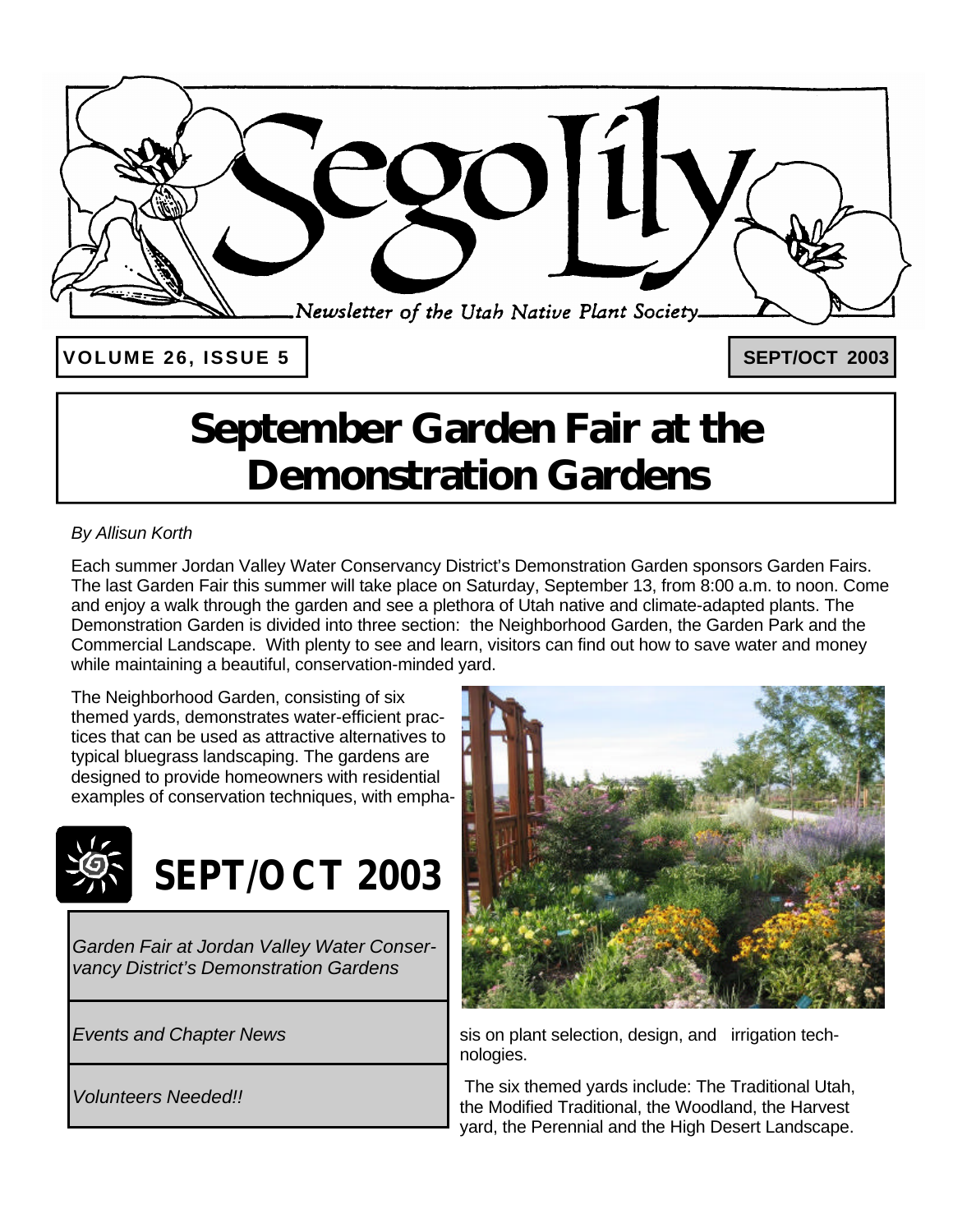Each yard is metered individually so that water use data can be monitored to show that it is possible to have a beautiful landscape while using less water.

The Garden Park at the south end of the Demonstration Gardens has five turf grass plots. The plots offer easy comparison of different types of turf grasses. The types of turf grasses consist of a Turf-type tall Fescue, Buffalo Grass, Turtleturf, Blue Grama, and Kentucky Bluegrass. Each plot's water is metered individually to show the different water needs of each type of turf grass.

Come and enjoy a day in the garden on Saturday, September 13th from 8:00 am to 12:00 noon. This fair will focus on low-water-use landscape design. Speak with experts in water-wise design, irrigation, hardscape, and plants. Here are some of the participants:



- Utah Irrigation Association
- Center for Water Efficient **Landscapes**
- Utah Native Plant Society
- Division of Water Resources
- USU Master Gardeners
- Salt Lake Public Utilities
- Central Utah Water Conservancy District
- U.S. Bureau of Reclamation

#### **Vendors**

- Garden Niche
- Utah Native Seeds
- Wildflowers Unlimited
- Blue Sky Perennials
- Growing Empire
- Willard Bay Gardens
- Better Rocks and
- Gardens
- Cactus and Tropicals
- Aspen Consultants
- Star Landscaping
- Exterior Structures
- Mountain States Supply

 While perusing the Garden, you can enjoy food from the Cancun Café and music from Cover Art. There will be demonstrations on different landscaping techniques, as well as guided tours of the Demonstration Garden. This is a great opportunity to get that hard to find plant or consult with experts and find resources to help you create a beautiful waterwise landscape. The garden is located at 8215 South 1300 West in West Jordan. Call 1-877- SAVEH20 for more information. We hope to see you there.



Utah Native Plant Society Board Meeting Thursday, September 25, 2003 at Jordan Valley Water Conservancy District 8215 S 1300 West, West Jordan, UT



#### PAGE 2 VOLUME 26, ISSUE 5

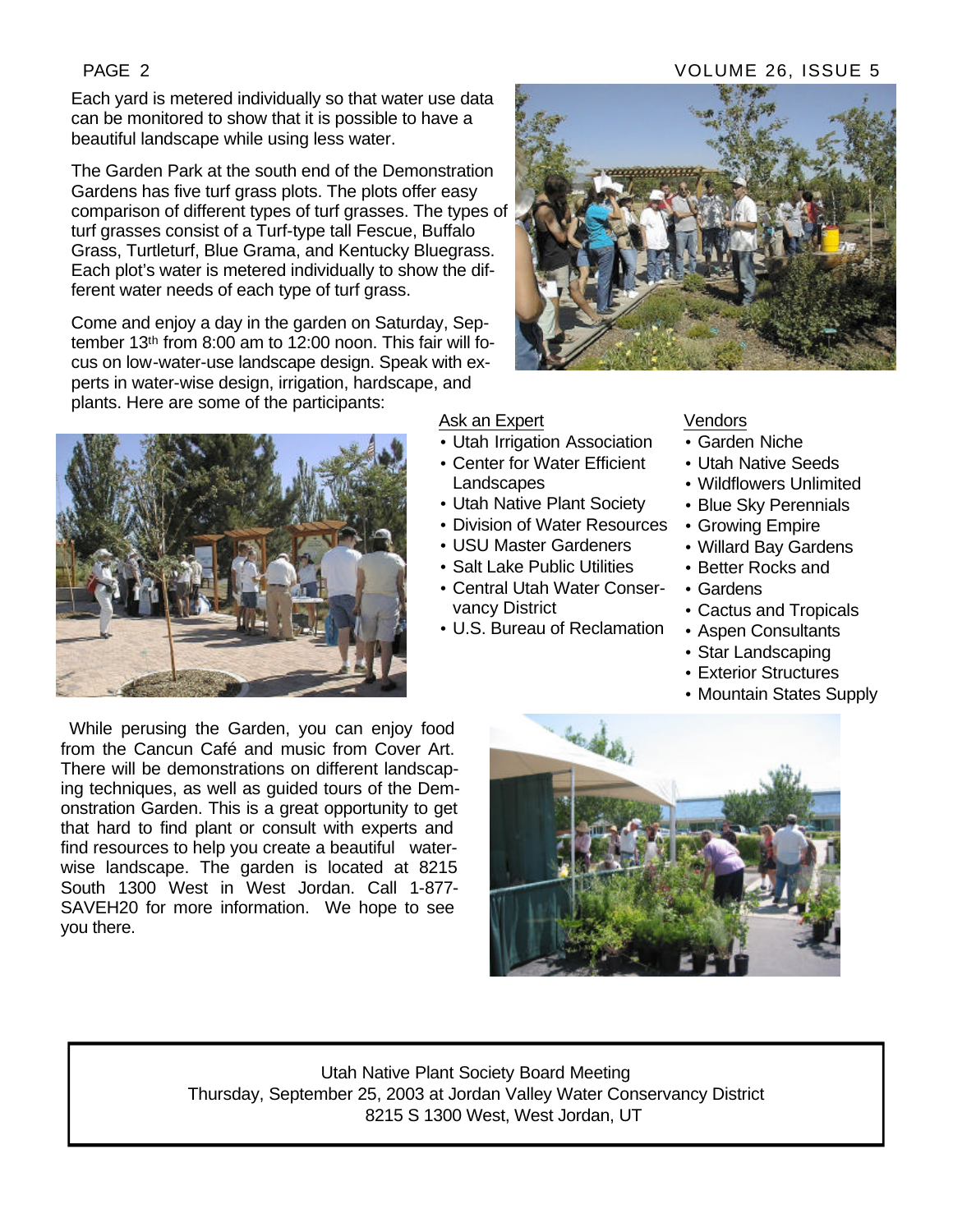#### VOLUME 26, ISSUE 5 PAGE 3



# **Events and Chapter News**

#### **Water-Wise Landscape Workshops**

*Utah Native Plants for Your Water-Wise Landscape, Satur*day, August 23, 10 AM to Noon. This class will be taught by Susan Meyer, who did a similar workshop in the spring that was very popular. Come join us for more information on exciting Utah Native Plants.

*Great Water-Wise Perennials for Fall Planting,* Thursday, September 11, 6-8 PM. This class will be taught by Barney Barnett, and will feature great waterwise plants for Fall. Hope to see you there!

*Ornamental Grasses for Your Water-Wise Landscape***,** *Saturday, September 20, 10 AM to Noon.* This class will be taught by Susie Kohler and Katy Nicolich. Come to learn more about using ornamental grasses in your landscape.

All workshops are free of charge, and will be held at Jordan Valley Water, 8215 South 1300 West, West Jordan. Call to register at 1-877-728-3420.

#### **Volunteer Opportunities!**

 The UNPS has frequent requests for information or assistance with a wide variety of issues and projects. In general, there are a small group if activists who participate in the vast majority of these efforts. Whether it's because of the drought or not, there is an increasing popularity and interest in native plants. Some is for xeric landscaping, some out of general interest and beauty.

 Usually requests for involvement come in on short notice, and go to a long-term member or chapter. We need a system to get more people involved and raise the profile of our growing organization. We now have active chapters from Logan to St. George. People in all areas of the state can help us in their own communities.

 Our new volunteer coordinator is Paula Longhurst. Hopefully, she will be able to get willing people to participate in an increasing number of statewide activities. Please contact her if you are willing to donate a morning, day or evening to the UNPS, or would be willing to assemble materials or write letters at any time.

Common requests include:

- Manning booths at events, fairs or farmer's markets.
- Helping with schools, either a short lecture or more often

with a project or workshop.

- Workdays for planting or weeding.
- Preparing materials for workshops, classes or sales.
- Writing letters, or helping with the *Sego Lily*

 No special skills are needed, only an interest in native plants and a willingness to help and learn. This is an opportunity to help the UNPS and help your community. Please call Paula and indicate if you might be willing to volunteer, so we can develop a pool of people to help our cause of Native plants. You may contact me by phone or e-mail at: Paula Longhurst, 801 467 9616, scoobydo@xmission.com

### **Native Plant Propagation Workshops**

#### **Go State-Wide:**

For the past five winters, the Utah Native Plant Society has held plant propagation workshops to teach people how to grow Utah native plants from seed. These workshops, in which the attendees take home planted seeds to grow plants for their gardens, have been phenomenally popular. Several hundred people participate each year in places as far flung as Logan, Moab, and Springdale, as well as in Provo and Salt Lake City.

The demand for this activity is much greater than Susan Meyer, UNPS Horticulture Chairperson and propshop mastermind, or our organization can fill, so the UNPS has enlisted the help of USU ExtensionÆs Master Gardener Program to make these workshops more widely available. UNPS will continue to provide seeds, materials, and information tailored to different areas of the state, but logistical aspects of organizing the workshops will be turned over to USU Extension. Extension is ideally suited to this role with its extensive experience in bringing horticultural information to UtahÆs communities. Hort agents are also enthusiastic about this opportunity to integrate information about Utah natives into their outreach programs.

To fulfill our goal of bringing more propshops to Utah, we will hold training sessions for Extension agents, Master Gardeners, and UNPS members this October. Susan will show participants in detail how to prepare for and present a native plant propagation workshop, including some of the tricks she has learned to get the seeds to germinate when she wants them to germinate and giving follow-up advice. NOTE: October training session participants must commit to holding propagation workshops in their communities in late winter 2004. Two identical three-hour sessions will be held from 9 am till Noon at the Thanksgiving Point Greenhouses on Saturday, October 11, and at the Utah Botanical Center Greenhouses on Saturday, October 18. To register for one of these training sessions, contact Debbie Amundsen, Assistant Director of the Utah Botanical Center, at 801-451-3405 or debbiea@ext.usu.edu.